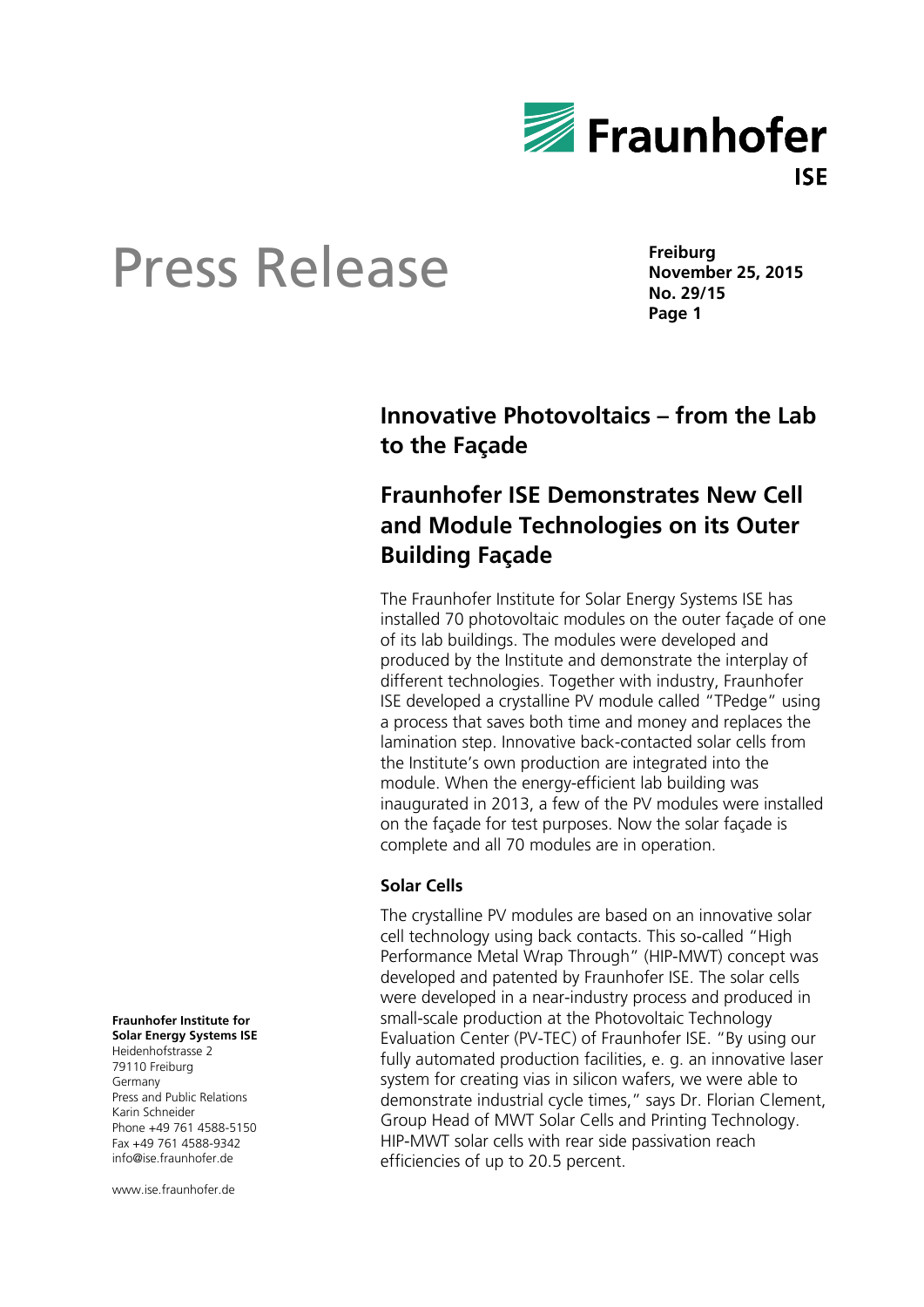**Freiburg November 25, 2015 No. 29/15 Page 2** 

#### **Module**

The solar cells are interconnected with a patented cell connector made of copper. This structured metal foil reduces the electrical stringing losses down to about 1 percent and minimizes the mechanical stress on the cells. "In the Module-TEC facility of Fraunhofer ISE, the solar cells are interconnected with a special back-contact stringer unit, developed jointly with the Somont company," explains Dr. Harry Wirth, Division Director of Photovoltaic Modules, Systems and Reliability at Fraunhofer ISE. Another innovative feature is the module encapsulation. The solar cells are not laminated in the conventional way, but rather fixed at points in a glass-glass module. The edges of the TPedge module are sealed with a thermoplastic material, making an aluminum frame unnecessary. This new type of module construction is also a Fraunhofer ISE invention, developed together with Bystronic glass and protected by patent.

### **Cooperation**

In all, over 100 TPedge modules were manufactured using automated solutions developed by Fraunhofer ISE. A representative sample of the modules was selected for tests and successfully passed sequences based on the IEC standard 61215. Both external and internal partners contributed to the success of this project. "As mechanical engineers for architectural glass, we could demonstrate that a modified TPS® production line could also be used to manufacture TPedge for façade applications," explains Tobias Neff, product manager at Bystronic glass, an industry partner of Fraunhofer ISE. "In our facility, a thin TPS® spacer was applied to the rear glass pane with the mounted solar cells. The glass panes were subsequently mounted together in an automated process and sealed with silicone."

#### **Façade Integration and Yield Analysis**

Because of the close cooperation with the architects from an early stage on, a successful architectural integration of the

**Solar Energy Systems ISE**  Heidenhofstrasse 2 79110 Freiburg Germany Press and Public Relations Karin Schneider Phone +49 761 4588-5150 Fax +49 761 4588-9342 info@ise.fraunhofer.de

**Fraunhofer Institute for** 

www.jse.fraunhofer.de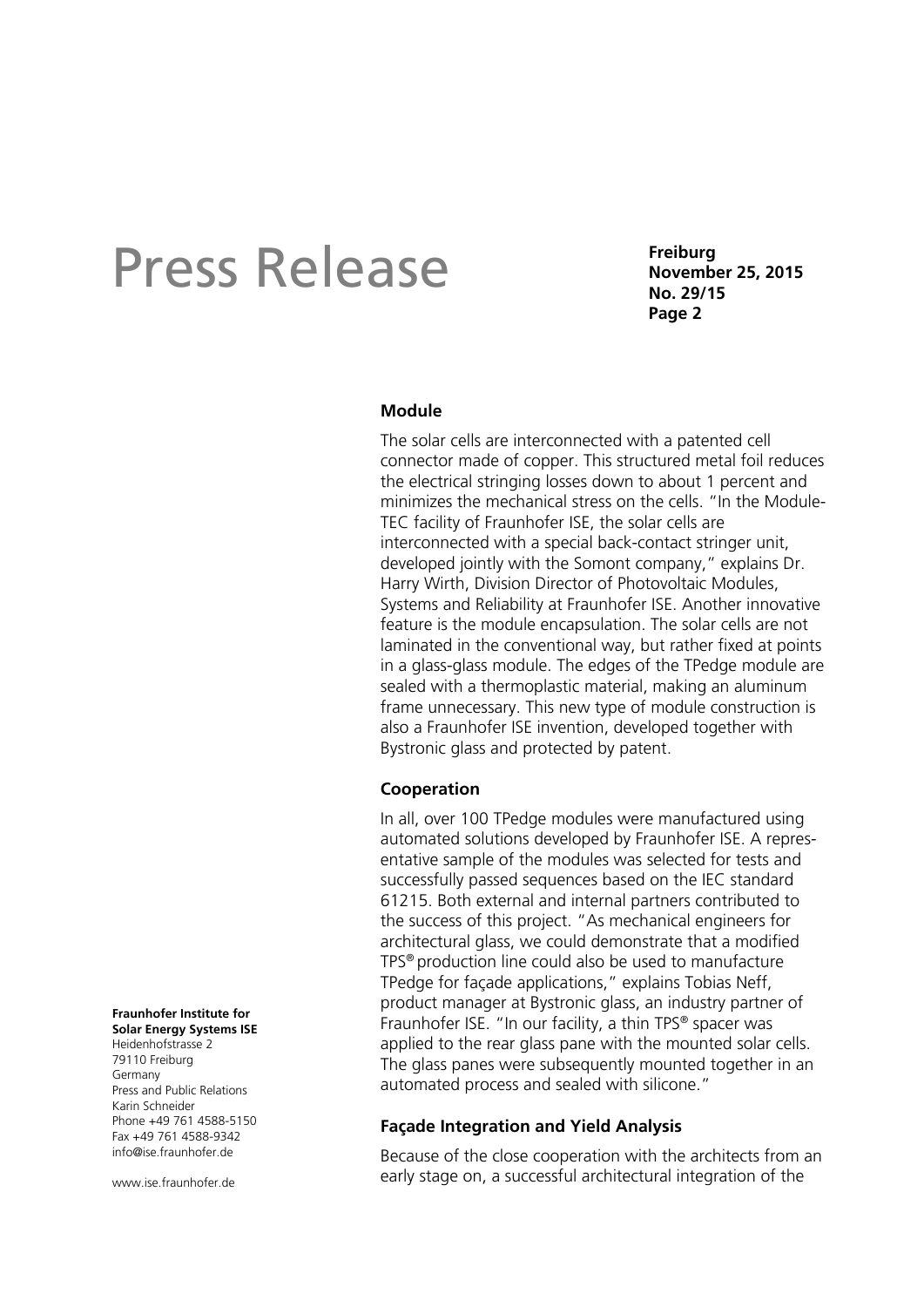**Freiburg November 25, 2015 No. 29/15 Page 3** 

PV modules and the neighboring fiber-cement plates could be achieved through a shared substructure on the façade. Since October, the PV façade provides electricity to consumers in the building. To analyze operation, a team from Fraunhofer ISE is continuously monitoring the electric and meteorological parameters on site. The monitoring data shall also assist the scientists at Fraunhofer ISE to further improve their methods of yield analysis, especially for building-integrated facade systems experiencing partial shading.

### **Support**

These developments were supported by the German Federal Ministry for Economic Affairs and Energy (BMWi) in different projects.

#### **Information material:**

Fraunhofer ISE, Press and Public Relations Phone +49 761 4588-5150 info@ise.fraunhofer.de

**Text of the PR and photos** can be downloaded from our web page: www.ise.fraunhofer.de

### **Contact Person for further information:**

Dr. Harry Wirth, Fraunhofer ISE Phone +49 761 4588-5858 harry.wirth@ise.fraunhofer.de

**Fraunhofer Institute for Solar Energy Systems ISE** 

Heidenhofstrasse 2 79110 Freiburg Germany Press and Public Relations Karin Schneider Phone +49 761 4588-5150 Fax +49 761 4588-9342 info@ise.fraunhofer.de

www.ise.fraunhofer.de